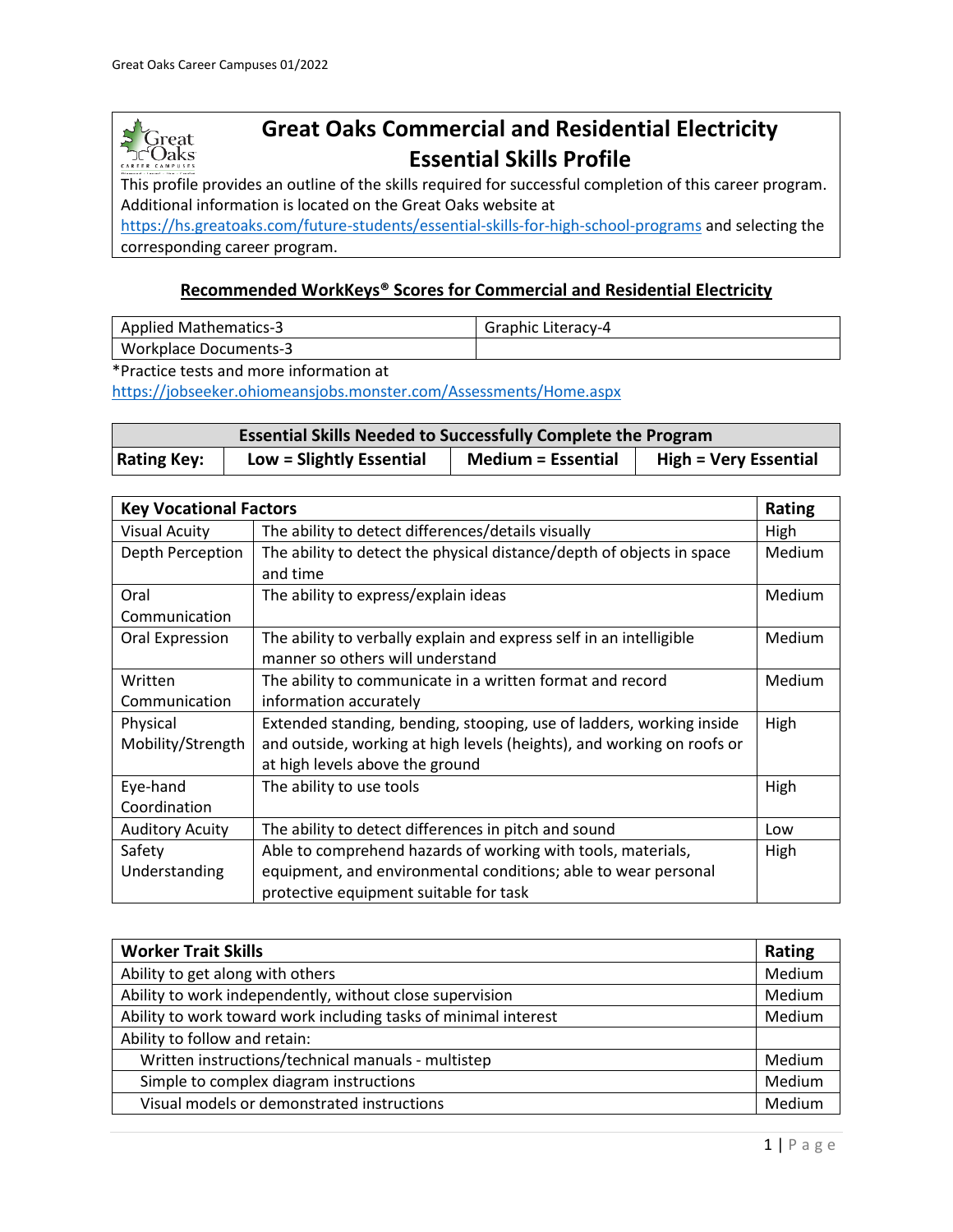| Ability to use tools of trade (wire or cable cutter, voltage or current meters, stripping |        |
|-------------------------------------------------------------------------------------------|--------|
| tools, screwdrivers, cable reels, hoists, ladders, circuit testes, utility knives, etc.)  |        |
| Ability to use numerical data (count, measure, compute, etc.) in applied setting          | Medium |
| Ability to discriminate between objects of similar:                                       |        |
| Size                                                                                      | Medium |
| Shape                                                                                     | Medium |
| Color (MUST be able to distinguish between colors)                                        | High   |
| Spatial relationship                                                                      | Medium |
| Ability to organize work process/follow defined procedures                                | High   |
| Coordination (eye-hand)                                                                   | High   |
| Able to sequence events or follow a sequence as necessary.                                | High   |
| Active Listening: Give full attention to what other people are saying, taking time to     | High   |
| understand the points being made, asking appropriate questions and not interrupting.      |        |
| Quality Control Analysis: Conducting tests and inspections of products, services, or      | High   |
| processes to evaluate quality or performance.                                             |        |
| Critical Thinking: Using logic and reasoning to identify the strengths and weaknesses of  | High   |
| alternative solutions, conclusions or approaches to problems.                             |        |

| Reading Skills *See Recommended WorkKeys® Scores Above |                            |  |
|--------------------------------------------------------|----------------------------|--|
| Grade level: 8-12                                      |                            |  |
| Math Skills *See Recommended WorkKeys® Scores Above    |                            |  |
| Counting, recording, comparing, calculating            | Whole numbers and decimals |  |
| Calculating fractions, decimals, ratios, order of      | Geometry                   |  |
| operations                                             |                            |  |
| Ratio, Algebra, Formulas, Square Roots                 |                            |  |

## **Additional Abilities Required**

| <b>Near Vision</b>          | The ability to see details at close range (within a<br>few feet of the observer).                                                                              |
|-----------------------------|----------------------------------------------------------------------------------------------------------------------------------------------------------------|
| <b>Manual Dexterity</b>     | The ability to quickly move your hand, your hand<br>together with your arm, or your two hands to                                                               |
| <b>Information Ordering</b> | grasp, manipulate, or assemble objects.<br>The ability to arrange things or actions in a                                                                       |
|                             | certain order or pattern according to a specific<br>rule or set of rules (e.g., patterns of numbers,<br>letters, words, pictures, mathematical<br>operations). |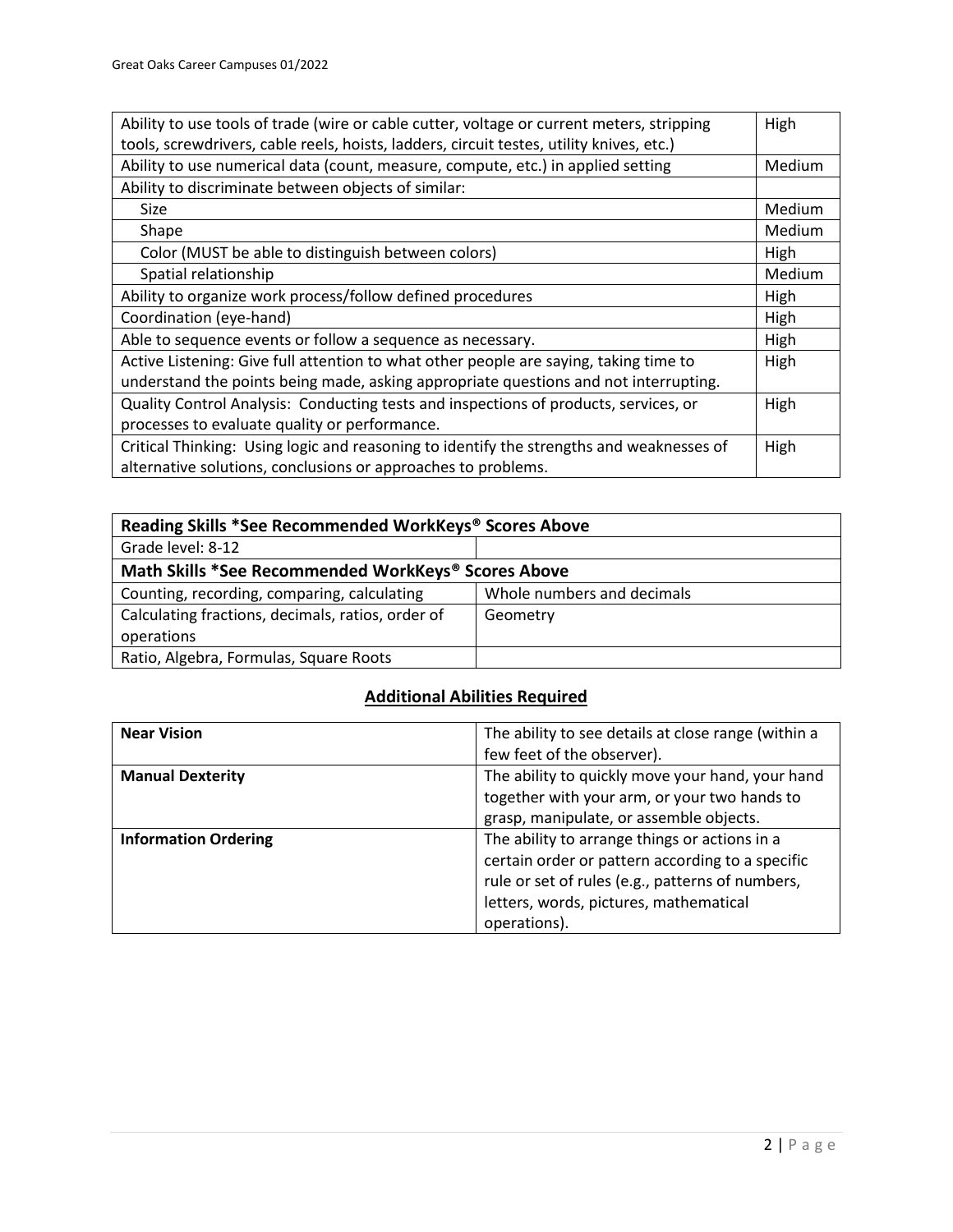| <b>English Language</b>          | Knowledge of the structure and content of the<br>English language including the meaning and<br>spelling of words, rules of composition, and<br>grammar. |
|----------------------------------|---------------------------------------------------------------------------------------------------------------------------------------------------------|
| Mechanical                       | Knowledge of machines and tools, including their                                                                                                        |
|                                  | designs, uses, repair, and maintenance.                                                                                                                 |
| <b>Building and Construction</b> | Knowledge of materials, methods, and the tools                                                                                                          |
|                                  | involved in the construction or repair of houses,                                                                                                       |
|                                  | buildings, or other structures such as highways                                                                                                         |
|                                  | and roads.                                                                                                                                              |

#### **Knowledge Required in Commercial and Residential Electricity Field**

#### **Commercial and Residential Electricity Work Activities**

| Measure, cut, and bend wire and conduit, using                                                | Trace out short circuits in wiring, using test                                                                          |
|-----------------------------------------------------------------------------------------------|-------------------------------------------------------------------------------------------------------------------------|
| measuring instruments and hand tools.                                                         | meter.                                                                                                                  |
| Strip insulation from wire ends, using wire                                                   | Examine electrical units for loose connections                                                                          |
| stripping pliers, and attach wires to terminals for                                           | and broken insulation and tighten connections,                                                                          |
| subsequent soldering.                                                                         | using hand tools.                                                                                                       |
| Construct controllers and panels, using power                                                 | Drill holes and pull or push wiring through                                                                             |
| drills, drill presses, taps, saws, and punches.                                               | openings, using hand and power tools.                                                                                   |
| Clean work area and wash parts.                                                               | Install copper-clad ground rods, using a manual<br>post driver.                                                         |
| Maintain tools, vehicles, and equipment and keep<br>parts and supplies in order.              | Transport tools, materials, equipment, and<br>supplies to work site by hand, hand truck, or<br>heavy, motorized truck.  |
| Thread conduit ends, connect couplings, and                                                   | Disassemble defective electrical equipment,                                                                             |
| fabricate and secure conduit support brackets,                                                | replace defective or worn parts, and reassemble                                                                         |
| using hand tools.                                                                             | equipment, using hand tools.                                                                                            |
| Requisition materials, using warehouse                                                        | Solder electrical connections, using soldering                                                                          |
| requisition or release forms.                                                                 | iron.                                                                                                                   |
| Erect electrical system components and<br>barricades, and rig scaffolds, hoists, and shoring. | String transmission lines or cables through ducts<br>or conduits, under the ground, through<br>equipment, or to towers. |
| Perform semi-skilled and unskilled laboring duties                                            | Operate cutting torches and welding equipment,                                                                          |
| related to the installation, maintenance and                                                  | while working with conduit and metal                                                                                    |
| repair of a wide variety of electrical systems and                                            | components to construct devices associated with                                                                         |
| equipment.                                                                                    | electrical functions.                                                                                                   |
| Dig trenches or holes for installation of conduit or                                          | Trim trees and clear undergrowth along right-of-                                                                        |
| supports.                                                                                     | way.                                                                                                                    |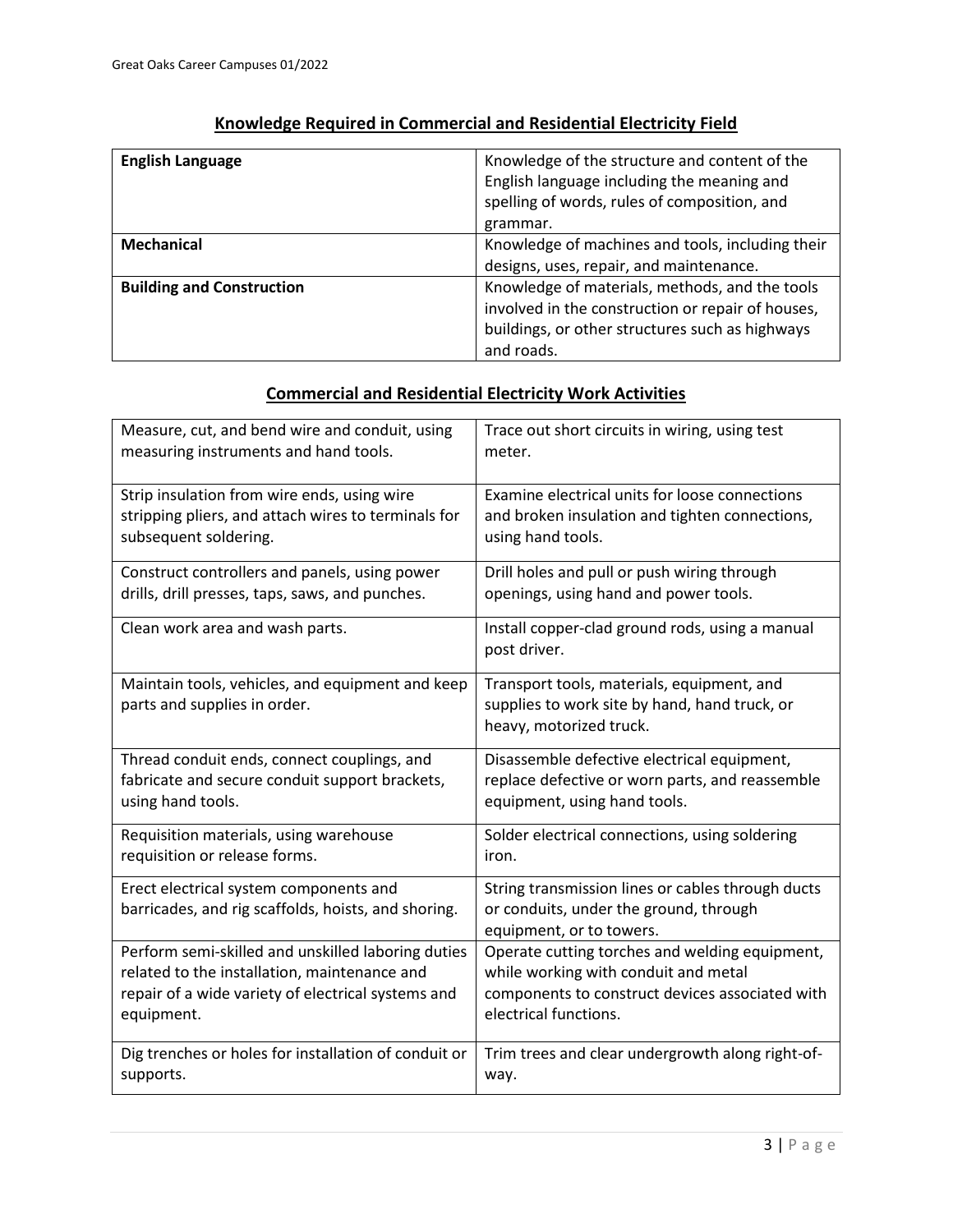| Bolt component parts together to form tower                                                                                                                                                                                       | Paint a variety of objects related to electrical                                                                                                                       |
|-----------------------------------------------------------------------------------------------------------------------------------------------------------------------------------------------------------------------------------|------------------------------------------------------------------------------------------------------------------------------------------------------------------------|
| assemblies, using hand tools.                                                                                                                                                                                                     | functions.                                                                                                                                                             |
| Raise, lower, or position equipment, tools, and<br>materials, using hoist, hand line, or block and<br>tackle.                                                                                                                     | Break up concrete, using air hammer, to facilitate<br>installation, construction, or repair of equipment.                                                              |
| Plan layout and installation of electrical wiring,<br>equipment, or fixtures, based on job<br>specifications and local codes.                                                                                                     | Connect wires to circuit breakers, transformers,<br>or other components.                                                                                               |
| Test electrical systems or continuity of circuits in<br>electrical wiring, equipment, or fixtures, using<br>testing devices, such as ohmmeters, voltmeters,<br>or oscilloscopes, to ensure compatibility and<br>safety of system. | Inspect electrical systems, equipment, or<br>components to identify hazards, defects, or the<br>need for adjustment or repair, and to ensure<br>compliance with codes. |
| Prepare sketches or follow blueprints to                                                                                                                                                                                          | Diagnose malfunctioning systems, apparatus, or                                                                                                                         |
| determine the location of wiring or equipment                                                                                                                                                                                     | components, using test equipment and hand                                                                                                                              |
| and to ensure conformance to building and safety                                                                                                                                                                                  | tools to locate the cause of a breakdown and                                                                                                                           |
| codes.                                                                                                                                                                                                                            | correct the problem.                                                                                                                                                   |
| Work from ladders, scaffolds, or roofs to install,                                                                                                                                                                                | Maintain current electrician's license or                                                                                                                              |
| maintain, or repair electrical wiring, equipment,                                                                                                                                                                                 | identification card to meet governmental                                                                                                                               |
| or fixtures.                                                                                                                                                                                                                      | regulations.                                                                                                                                                           |

### **Technology**

| Word Processing software           | Spreadsheet software                        |
|------------------------------------|---------------------------------------------|
| Office Suite software              | Data Base user interface and query software |
| Computer aided design CAD software |                                             |

## **Available Certifications**

| NCCER Core (6 points)                | CPR/First Aid Certification (1 point)       |
|--------------------------------------|---------------------------------------------|
| NCCER Level 1-Electricity (6 Points) | OHSA 10-Construction Industry (1 point)     |
| <b>NCCER Level 2-Electricity</b>     | Man Lift Operations Certification (1 point) |